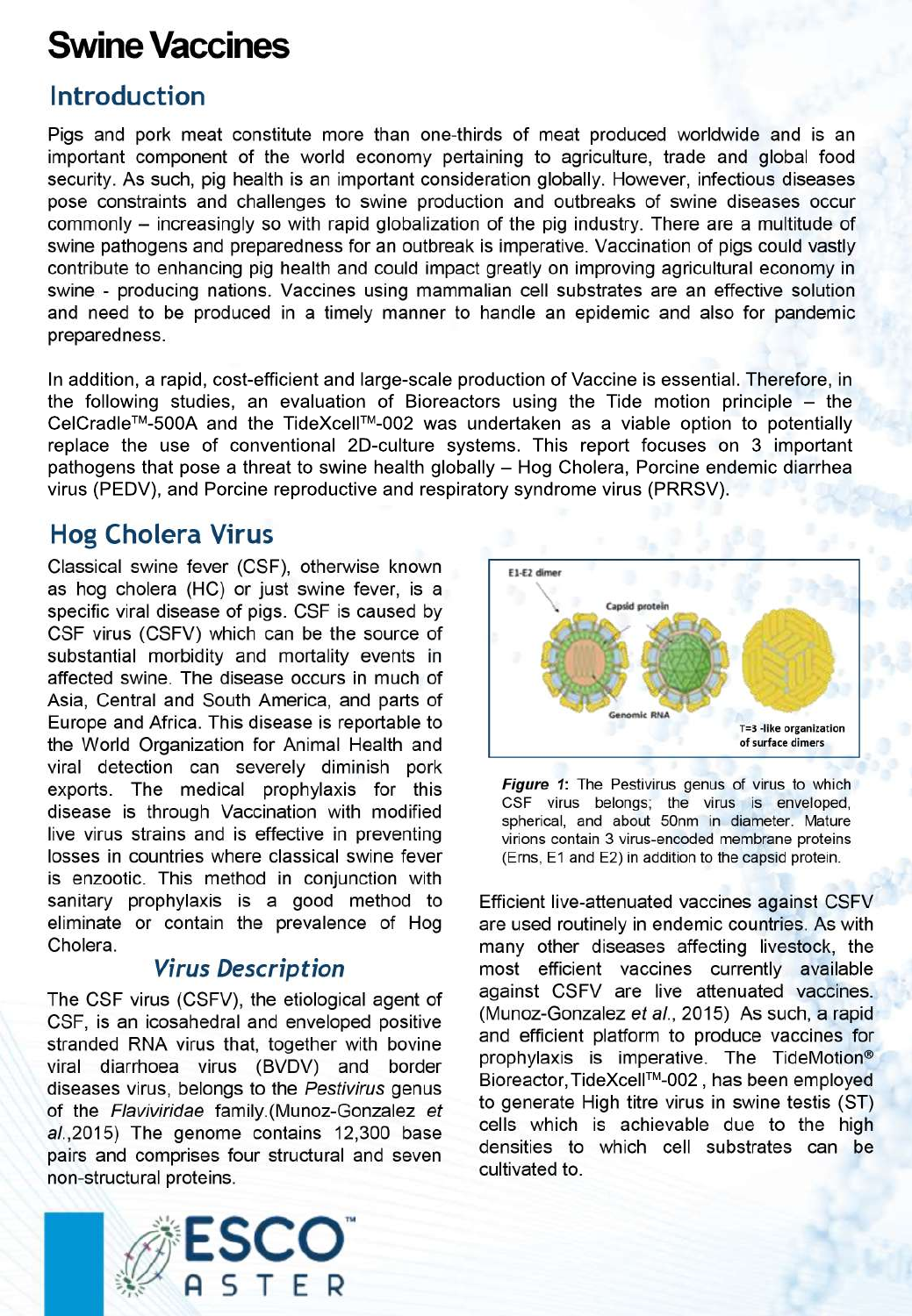

**Figure 2:** Growth curve of ST cells grown in the Tide Cell ™-002 Bioreactor and infected with the CSFV The vellow arrow indicates a half-medium change and the blue arrow indicates time-point of Virus infection.

| <b>Virus</b><br>harvest (h) | <b>Virus</b><br>harvest<br>volume (L) | <b>Virus titre</b><br>(represented as<br>virus-dilution fold) |
|-----------------------------|---------------------------------------|---------------------------------------------------------------|
| 86                          | 8                                     | 200                                                           |
| 136                         | 9                                     | 700                                                           |
| 176                         | 9                                     | 700                                                           |
| 217                         | 9                                     | 700                                                           |
| 260                         | 9                                     | 700                                                           |
| 298                         | 8.5                                   | 700                                                           |
| 336                         | 8.5                                   | 400                                                           |
| 380                         | 8.5                                   | $200$                                                         |
| 420                         | 8.5                                   | 200                                                           |
| 463                         | 8.5                                   | $200$                                                         |

Table 1: Virus harvested at indicated time points was titrated by the Rabbit pyrogen method. The volume of harvested virus and the dilution required for a pyrogenic response in rabbits is indicated.

## **Titration of CSF Virus**

Titration of the CSF virus was done by the Rabbit Pyrogen method. (Vipond et al., 2016). Culture supernatants harvested from the Tide Cell Pro-002 bioreactor were diluted and injected into rabbits. Briefly, the higher the dilution that is required to induce a pyrogenic response, the higher the titre. As indicated in the table, the virus harvested from time points 136 to 298 have the highest titre.

#### **PEDV**

Porcine epidemic diarrhea (PED) emerged for the first time in Europe during the 1970s. The responsible for this virus disease an alphacoronavirus known as PEDV. The PEDV has a single-stranded, positive-sense RNA genome. An infection with PEDV in pigs leads to severe liquid diarrhea, vomiting, and dehydration. In suckling piglet's population, PEDV causes high mortality. PEDV, the etiological agent of PED, is a large-enveloped RNA virus, which is a member of the genus Alphacoronavirus within the Coronaviridae family (Song et al., 2015).



Figure 3: Schematic organization of the PEDV virion structure. Inside the virion is the RNA genome associated with the N protein to form a long, helical ribonucleoprotein (RNP) complex. The virus core is enclosed by a lipoprotein envelope, which contains S, E, and M proteins. The predicted molecular sizes of each structural protein are indicated in parentheses.

#### **PED virus production**

The CelCradle™-500 Bioreactor was used to cultivate Vero cells in complete IMDM medium to high cell densities as indicated in Figure 4 and the virus infection was done at indicated time points. The virus titre obtained is represented in Figure 5.



Figure 4: Growth curve of Vero cells grown in the CelCradle™-500 Bioreactor and infected with the PED virus (PEDV). The black line represents cells infected with 2.5% virus at a cell density of 2.97 E9 and the blue line indicates cells infected with 0.5% virus at a cell density of 2.2 E9.

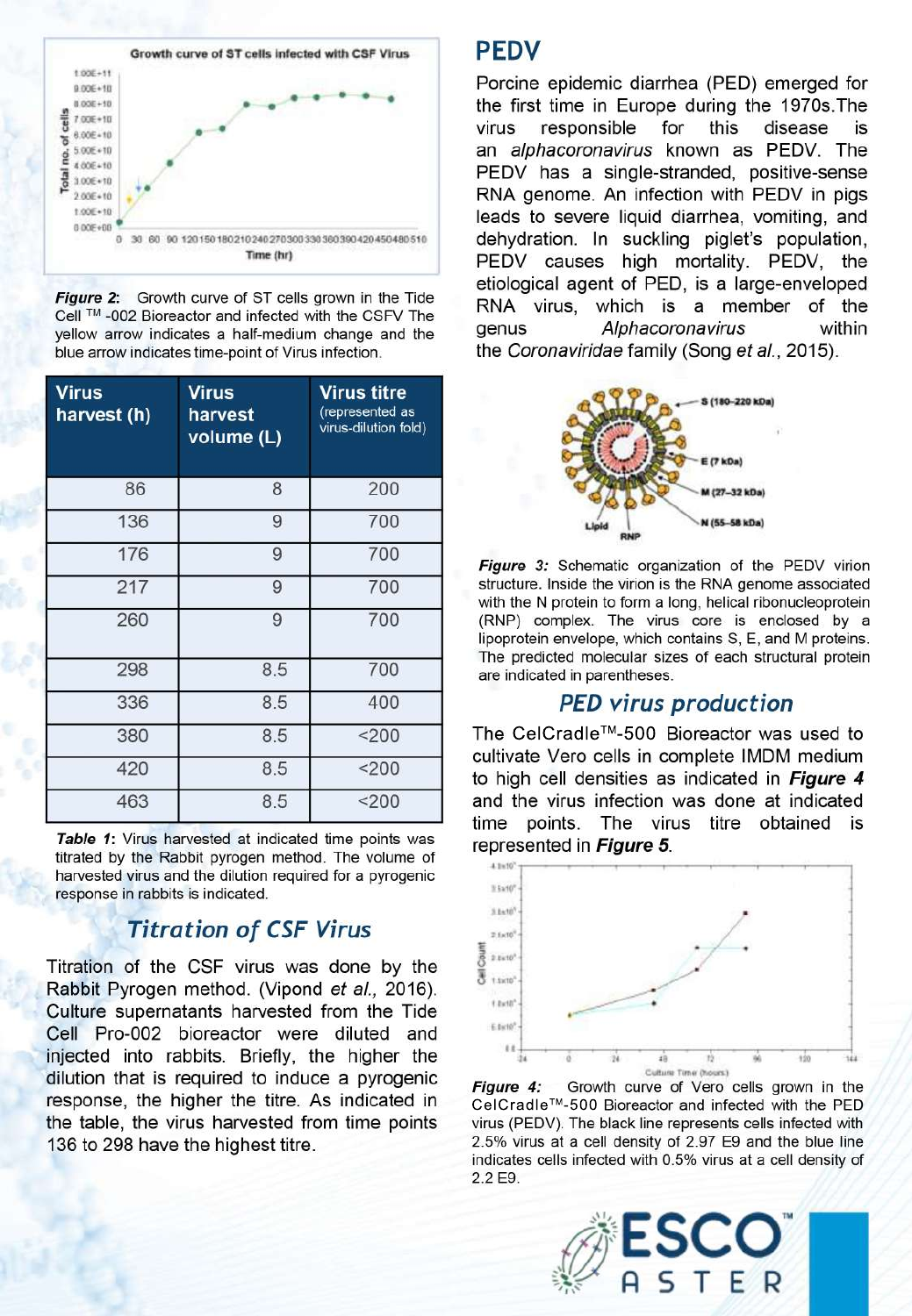

Figure 5: Virus titers of PED virus obtained from Vero cells. The black line represents the virus titer from cells infected with 2.5% virus at a cell density of 2.97 E9 and the grey line indicates cells infected with 0.5% virus at a cell density of 2.2 E9.

In addition, a rapid, cost-efficient and largescale production of Vaccine is essential. Therefore, in the following studies, an evaluation of Bioreactors using the Tide motion principle – the CelCradle™-500A and the TideXcell™-002 was undertaken as a viable option to potentially replace the use of conventional 2D-culture systems. This report focuses on 3 important pathogens that pose a threat to swine health globally - Hog Cholera, Porcine endemic diarrhea virus (PEDV), and Porcine reproductive and respiratory syndrome virus (PRRSV).

#### **Titration of PED virus**

Titration of the virus obtained at the time points indicated was done by the TCID50 method. (Reed and Muench, 1938) As represented, it was possible to cultivate Vero cells to high densities and infection with the PED virus resulted in extremely high titres of 1x10 8.8 TCID50 /ml.



## **PRRSV**

**PRRS** is one of the most important economically damaging diseases to the swine industry worldwide. It is an enveloped, single positive-stranded RNA virus and belongs to the family Arteriviridae of the order Nidovirales. (Liu et al., 2017) The schematic of the virus structure is given below.



Figure 6: Schematic organization of the PRRS virion structure. It is an enveloped virus with a positive strand ssRNA genome of approximately 15kB in length, encoding for ten open reading frames (ORFs).Some of the encoded proteins and the nucleoprotein are represented here.







Figure 8: PRRSV titre at day 1-3 post-infection; the viral titre was a maximum at  $1.4 \times 10^8$  TCID<sub>50</sub>/ml at 2 dpi.